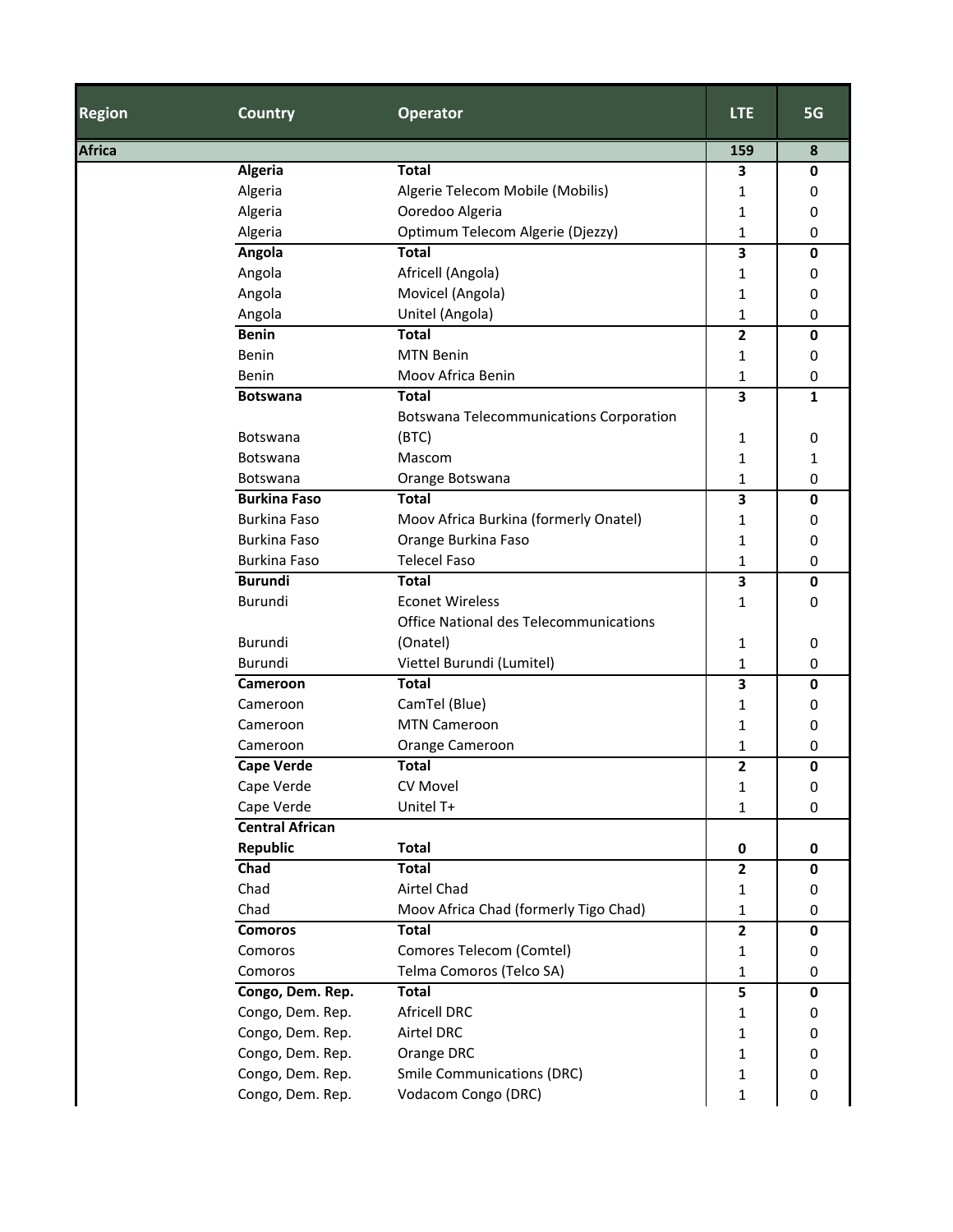| Congo, Rep.              | <b>Total</b>                            | $\mathbf{2}$   | 0 |
|--------------------------|-----------------------------------------|----------------|---|
| Congo, Rep.              | Airtel Congo                            | 1              | 0 |
| Congo, Rep.              | MTN Congo                               | 1              | 0 |
| Côte d'Ivoire            | <b>Total</b>                            | 3              | 0 |
| Côte d'Ivoire            | MTN Cote d'Ivoire (incl. MTN Business)  | 1              | 0 |
| Côte d'Ivoire            | Moov Africa Cote d'Ivoire               | 1              | 0 |
| Côte d'Ivoire            | Orange Cote d'Ivoire (incl. CI-Telecom) | 1              | 0 |
| Djibouti                 | <b>Total</b>                            | $\mathbf{1}$   | 0 |
| Djibouti                 | Djibouti Telecom                        | 1              | 0 |
| Egypt                    | <b>Total</b>                            | 4              | 0 |
| Egypt                    | <b>Etisalat Misr</b>                    | 1              | 0 |
| Egypt                    | Orange Egypt                            | 1              | 0 |
| Egypt                    | <b>Telecom Egypt</b>                    | 1              | 0 |
| Egypt                    | Vodafone Egypt                          | 1              | 0 |
| <b>Equatorial Guinea</b> | <b>Total</b>                            | $\overline{2}$ | 0 |
| <b>Equatorial Guinea</b> | Getesa                                  | 1              | 0 |
| <b>Equatorial Guinea</b> | GreenCom (Muni)                         | 1              | 0 |
| <b>Eritrea</b>           | <b>Total</b>                            | $\bf{0}$       | 0 |
| Eswatini                 | <b>Total</b>                            | 2              | 0 |
| Eswatini                 | Eswatini Mobile                         | 1              | 0 |
| Eswatini                 | <b>MTN Eswatini</b>                     | 1              | 0 |
| Ethiopia                 | Total                                   | $\mathbf{1}$   | 0 |
| Ethiopia                 | Ethio Telecom                           | 1              | 0 |
| Gabon                    | <b>Total</b>                            | $\mathbf{2}$   | 0 |
| Gabon                    | Airtel Gabon                            | 1              | 0 |
| Gabon                    | Gabon Telecom (Moov Africa)             | 1              | 0 |
| Gambia                   | <b>Total</b>                            | $\overline{2}$ | 0 |
| Gambia                   | Africell (Gambia)                       | 1              | 0 |
| Gambia                   | QCell                                   | 1              | 0 |
| Ghana                    | <b>Total</b>                            | $\overline{2}$ | 0 |
| Ghana                    | <b>MTN Ghana</b>                        | 1              | 0 |
| Ghana                    | Vodafone Ghana                          | 1              | 0 |
| Guinea                   | <b>Total</b>                            | 1              | 0 |
| Guinea                   | Orange Guinea                           | 1              | 0 |
| Guinea-Bissau            | <b>Total</b>                            | 2              | 0 |
| Guinea-Bissau            | MTN Guinea-Bissau                       | 1              | 0 |
| Guinea-Bissau            | Orange Bissau                           | 1              | 0 |
| Kenya                    | <b>Total</b>                            | 4              | 0 |
| Kenya                    | Airtel Kenya                            | 1              | 0 |
| Kenya                    | Jamii Telecommunications (Faiba)        | 1              | 0 |
| Kenya                    | Safaricom                               | 1              | 0 |
| Kenya                    | Telkom Kenya                            | 1              | 0 |
| Lesotho                  | <b>Total</b>                            | $\overline{2}$ | 0 |
| Lesotho                  | Econet Telecom Lesotho (ETL)            | $\mathbf{1}$   | 0 |
| Lesotho                  | Vodacom Lesotho                         | 1              | 0 |
| Liberia                  | <b>Total</b>                            | 3              | 0 |
| Liberia                  | LTC Mobile (formerly LIBTELCO)          | 1              | 0 |
| Liberia                  | Lonestar Cell-MTN                       | 1              | 0 |
| Liberia                  | Orange Liberia                          | 1              | 0 |
| Libya                    | <b>Total</b>                            | $\overline{2}$ | 0 |
|                          |                                         |                |   |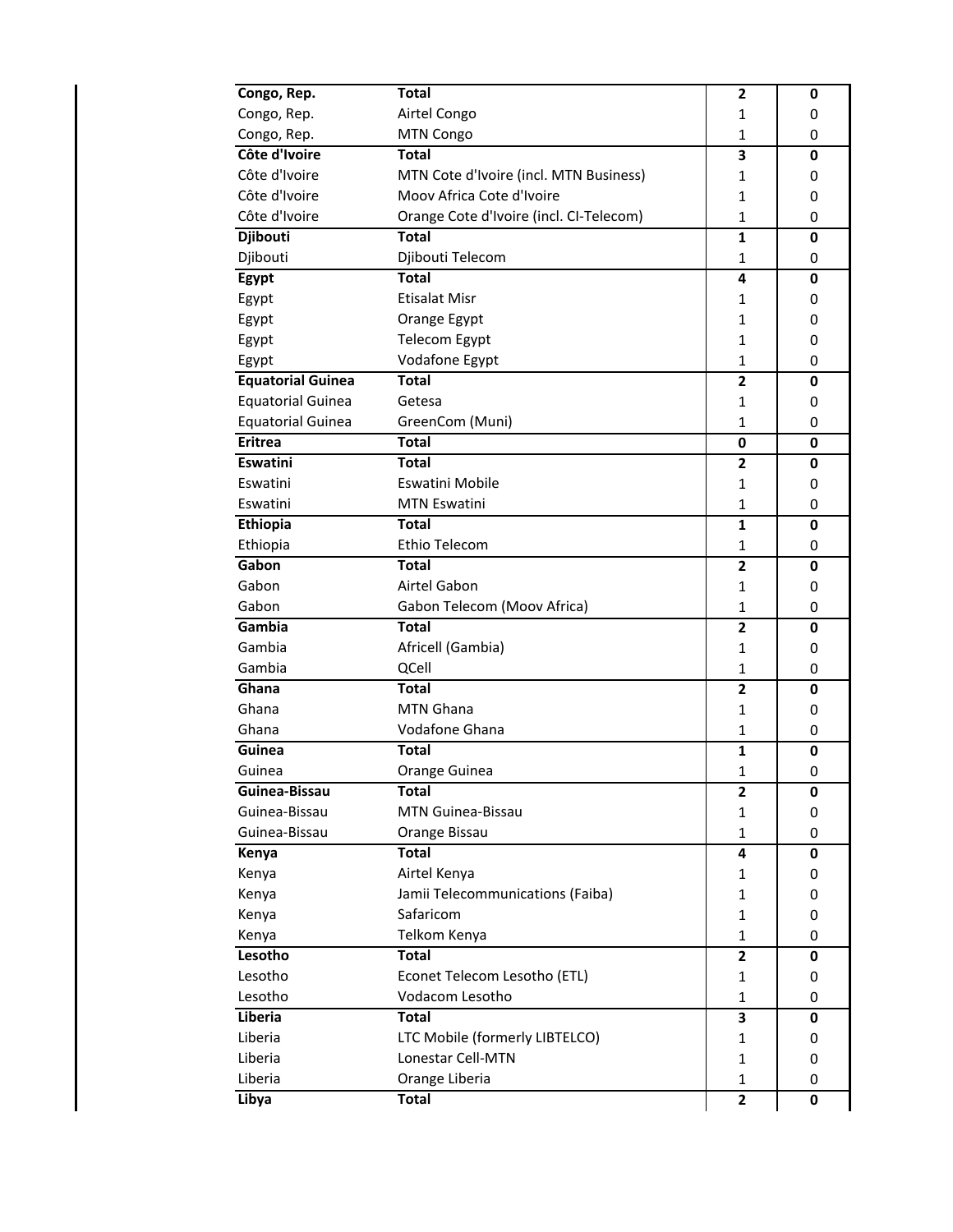|                   | Almadar Aljaded (Al Madar Telecomm                 |                         |             |
|-------------------|----------------------------------------------------|-------------------------|-------------|
| Libya             | Company)                                           | 1                       | 0           |
| Libya             | Libyana                                            | $\mathbf{1}$            | 0           |
| Madagascar        | <b>Total</b>                                       | 3                       | 0           |
| Madagascar        | Airtel Madagascar                                  | 1                       | 0           |
| Madagascar        | Orange Madagascar                                  | $\mathbf{1}$            | 0           |
| Madagascar        | Telecom Malagasy (Telma)                           | $\mathbf{1}$            | 0           |
| <b>Malawi</b>     | <b>Total</b>                                       | $\overline{2}$          | 0           |
| Malawi            | Airtel Malawi                                      | 1                       | 0           |
| Malawi            | Telekom Networks Malawi (TNM)                      | $\mathbf{1}$            | 0           |
| Mali              | <b>Total</b>                                       | $\overline{2}$          | $\mathbf 0$ |
|                   |                                                    |                         |             |
| Mali              | Moov Africa Mali (formerly SOTELMA/Malitel)        | 1                       | 0           |
| Mali              | Orange Mali                                        | 1                       | 0           |
| <b>Mauritania</b> | <b>Total</b>                                       | 3                       | 0           |
| Mauritania        | Chinguitel                                         | 1                       | 0           |
| Mauritania        | Mattel                                             | $\mathbf{1}$            | 0           |
| Mauritania        | Moov Mauritel                                      | $\mathbf{1}$            | 0           |
| <b>Mauritius</b>  | <b>Total</b>                                       | 3                       | 1           |
|                   |                                                    |                         |             |
| Mauritius         | Cellplus Mobile Communications (my.t mobile)       | 1                       | 1           |
| <b>Mauritius</b>  | Emtel                                              | $\mathbf{1}$            | 0           |
|                   |                                                    |                         |             |
| Mauritius         | Mahanagar Telephone Mauritius (MTML, CHiLi)        | 1                       | 0           |
| <b>Mayotte</b>    | <b>Total</b>                                       | 4                       | 0           |
| Mayotte           | Maore Mobile                                       | 1                       | 0           |
| Mayotte           | Orange Mayotte                                     | $\mathbf{1}$            | 0           |
| Mayotte           | <b>SFR Mayotte</b>                                 | $\mathbf{1}$            | 0           |
| Mayotte           | Telco OI Mayotte (Only)                            | 1                       | 0           |
| <b>Morocco</b>    | <b>Total</b>                                       | 3                       | 0           |
| Morocco           | Maroc Telecom (IAM)                                | 1                       | 0           |
| Morocco           | Orange Morocco                                     | $\mathbf{1}$            | 0           |
| Morocco           | Wana (Inwi)                                        | 1                       | 0           |
| Mozambique        | <b>Total</b>                                       | 3                       | $\mathbf 0$ |
| Mozambique        | Mocambique Telecom (Tmcel)                         | 1                       | 0           |
| Mozambique        | Movitel (Mozambique)                               | $\mathbf{1}$            | 0           |
| Mozambique        | Vodacom Mozambique                                 | $\mathbf{1}$            | 0           |
| Namibia           | <b>Total</b>                                       | 2                       | 0           |
| Namibia           | Mobile Telecommunications (MTC)                    | 1                       | 0           |
| Namibia           | Telecom Namibia (incl. TN Mobile)                  | $\mathbf{1}$            | 0           |
| <b>Niger</b>      | <b>Total</b>                                       | $\overline{\mathbf{c}}$ | 0           |
| Niger             | <b>Airtel Niger</b>                                | 1                       | 0           |
| Niger             | Zamani Telecom (formerly Orange Niger)             | $\mathbf{1}$            | 0           |
| <b>Nigeria</b>    | <b>Total</b>                                       | 8                       | $\mathbf 0$ |
| Nigeria           | Airtel Nigeria                                     | 1                       | 0           |
| Nigeria           | <b>Bitflux Communications</b>                      | $\mathbf{1}$            | 0           |
|                   | <b>Emerging Markets Telecommunication Services</b> |                         |             |
| Nigeria           | (9mobile)                                          | 1                       | 0           |
| Nigeria           | Globacom (Glo Nigeria)                             | 1                       | 0           |
| Nigeria           | <b>MTN Nigeria</b>                                 | $\mathbf{1}$            | 0           |
|                   |                                                    |                         |             |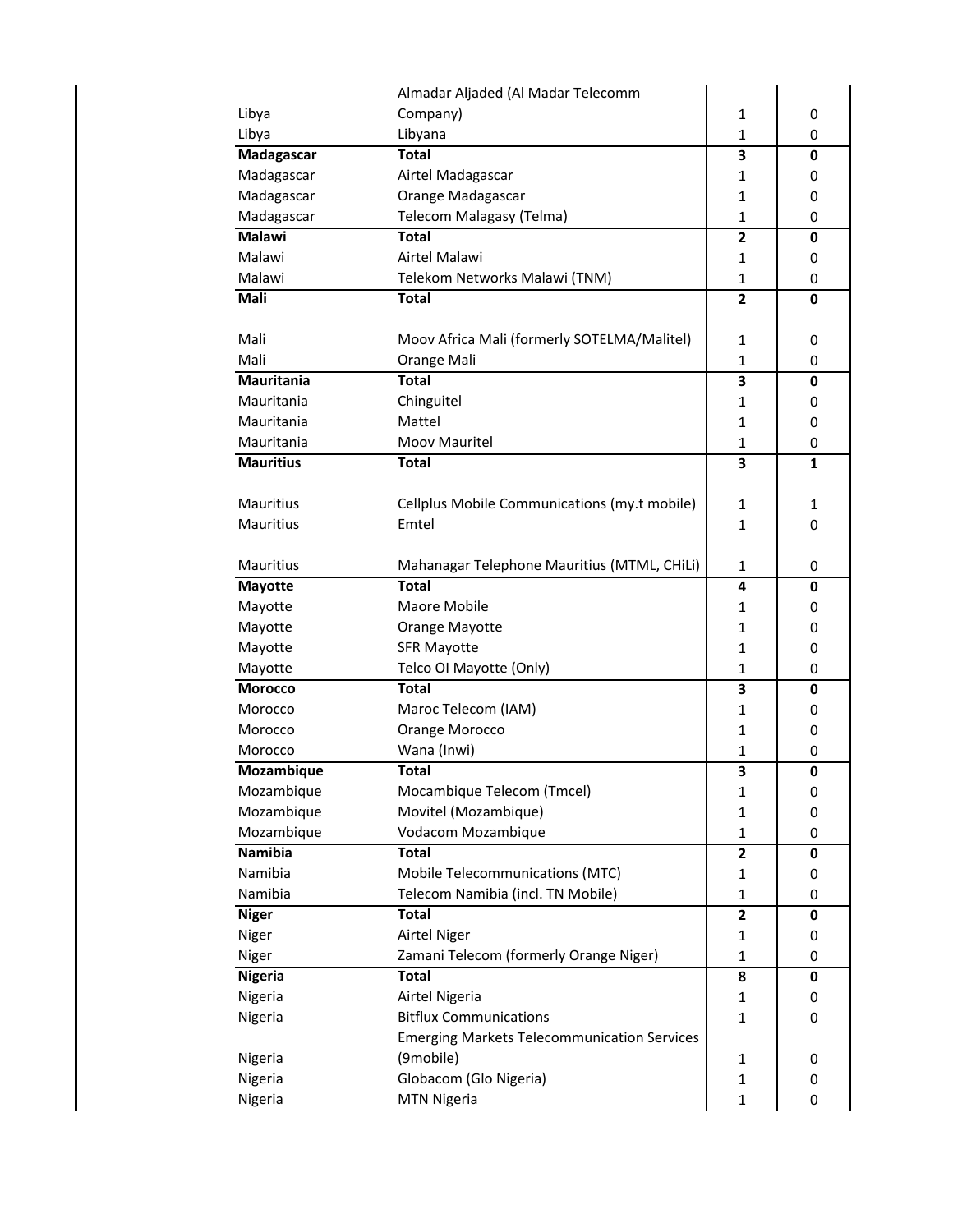| Nigeria                     | <b>Smile Communications (Nigeria)</b>        | 1              | 0           |
|-----------------------------|----------------------------------------------|----------------|-------------|
| Nigeria                     | <b>VDT Communications</b>                    | 1              | 0           |
| Nigeria                     | ntel                                         | 1              | 0           |
| Rwanda                      | Total                                        | 4              | 0           |
| Rwanda                      | Airtel Rwanda (incl. Tigo Rwanda)            | 1              | 0           |
| Rwanda                      | KT Rwanda Networks (KTRN)                    | $\mathbf{1}$   | 0           |
| Rwanda                      | <b>MTN Rwanda</b>                            | $\mathbf{1}$   | 0           |
| Rwanda                      | Mango Telecom                                | 1              | 0           |
| Réunion                     | <b>Total</b>                                 | 4              | 0           |
| Réunion                     | Free Reunion (Telco OI)                      | 1              | 0           |
| Réunion                     | Orange Reunion                               | 1              | 0           |
| Réunion                     | <b>SFR Reunion</b>                           | 1              | 0           |
| Réunion                     | Zeop (Reunion)                               | 1              | 0           |
|                             |                                              |                |             |
| Sao Tome and Principe Total |                                              | 0              | 0           |
| Senegal                     | <b>Total</b>                                 | 3              | $\mathbf 0$ |
| Senegal                     | Expresso Telecom (Senegal)                   | 1              | 0           |
| Senegal                     | Free Senegal (formerly Tigo)                 | 1              | 0           |
| Senegal                     | Orange Senegal                               | 1              | 0           |
| <b>Seychelles</b>           | Total                                        | $\overline{2}$ | 1           |
| Seychelles                  | Airtel Seychelles                            | 1              | 0           |
| Seychelles                  | Cable & Wireless Seychelles                  | 1              | 1           |
| Sierra Leone                | <b>Total</b>                                 | 3              | 0           |
| Sierra Leone                | <b>Africell SL</b>                           | 1              | 0           |
| Sierra Leone                | Orange Sierra Leone                          | 1              | 0           |
|                             | Sierra Leone Telecommunications Company      |                |             |
| Sierra Leone                | (Sierratel)                                  | 1              | 0           |
| Somalia                     | <b>Total</b>                                 | 7              | 0           |
| Somalia                     | Amtel                                        | 1              | 0           |
| Somalia                     | <b>Golis Telecommunications</b>              | 1              | 0           |
| Somalia                     | <b>Hormuud Telecom</b>                       | 1              | 0           |
| Somalia                     | SomLink                                      | 1              | 0           |
| Somalia                     | SomNet Telecom                               | 1              | 0           |
| Somalia                     | Somtel International                         | 1              | 0           |
| Somalia                     | Telesom                                      | 1              | 0           |
| South Africa                | <b>Total</b>                                 | 6              | 3           |
| South Africa                | Cell C                                       | 1              | 0           |
| South Africa                | Liquid Intelligent Technologies South Africa | 0              | 1           |
| South Africa                | MTN South Africa                             | 1              | 1           |
| South Africa                | Rain (Multisource/WBS)                       | $\mathbf{1}$   | 0           |
| South Africa                | <b>Telkom South Africa</b>                   | $\overline{2}$ | 0           |
| South Africa                | Vodacom South Africa                         | $\mathbf{1}$   | 1           |
| <b>South Sudan</b>          | <b>Total</b>                                 | 3              | 0           |
| South Sudan                 | Digitel (South Sudan)                        | 1              | 0           |
| South Sudan                 | MTN South Sudan                              | $\mathbf{1}$   | 0           |
| South Sudan                 | Zain South Sudan                             | $\mathbf 1$    | 0           |
| Sudan                       | <b>Total</b>                                 | 3              | 0           |
| Sudan                       | <b>MTN Sudan</b>                             | 1              | 0           |
| Sudan                       | Sudatel (Sudani)                             | 1              | 0           |
| Sudan                       | Zain Sudan                                   | 1              | 0           |